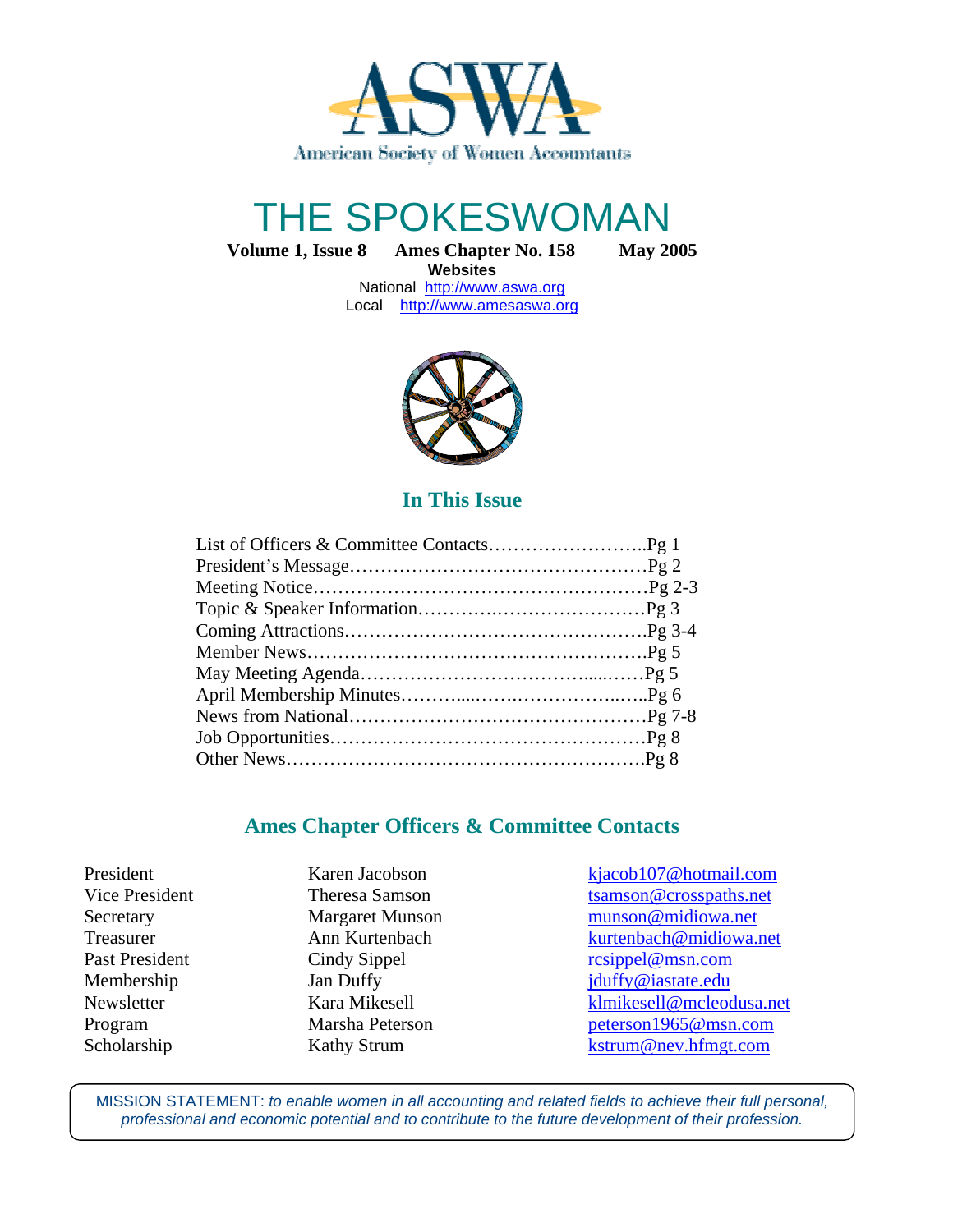

## **President's Message**

We had a good turnout at our April meeting. Thank you to Sue Ravenscroft for the information on malls and the current situation in Ames. It was very interesting.

We also selected our scholarship winners at the April meeting. To have three such qualified winners is a tribute to the young women joining the profession. What a future the accounting profession has. We are giving \$1800 in scholarships and with only 24 members! I am really proud of you, the members of the Ames Chapter, for your contributions and commitment to our scholarship fund. We met our goal of continuing our past level of giving.

We elected our new Board and officers for next year. Theresa and all the members serving will provide good leadership for us. Can you believe our chapter is officially 15 years old in October? Wow!

If you haven't signed up for our educational seminar with Jim Kurtenbach on Thursday, May 12, there is still time. Contact Jan Duffy or Cindy Sippel. All profits go to the scholarship fund.

Please join us for the May meeting. It will be at Legends in Campustown. Time to try something different. See you on the  $18<sup>th</sup>$ .

Karen Jacobson President

> **Meeting Notice Wednesday, May 18, 2005**

#### **\*\*\*NEW LOCATION\*\*\***

# **Skybox at Legend's Restaurant**

#### **119 Stanton**

#### **Ames, IA**

**(Parking available underneath the building, in the St. John's Episcopal Church lot, or metered parking on the street or a city lot ½ block away.)**

Networking 5:30 Speaker 6:00 Dinner/Meeting 7:00

**Topic: Computer Security - Firewalls, Spyware and Viruses Speaker: Jeff Smool** 

> **Dinner Reservations by noon Tuesday, May17, 2005 Kara Mikesell 515-232-7080 Email:** klmikesell@mcleodusa.net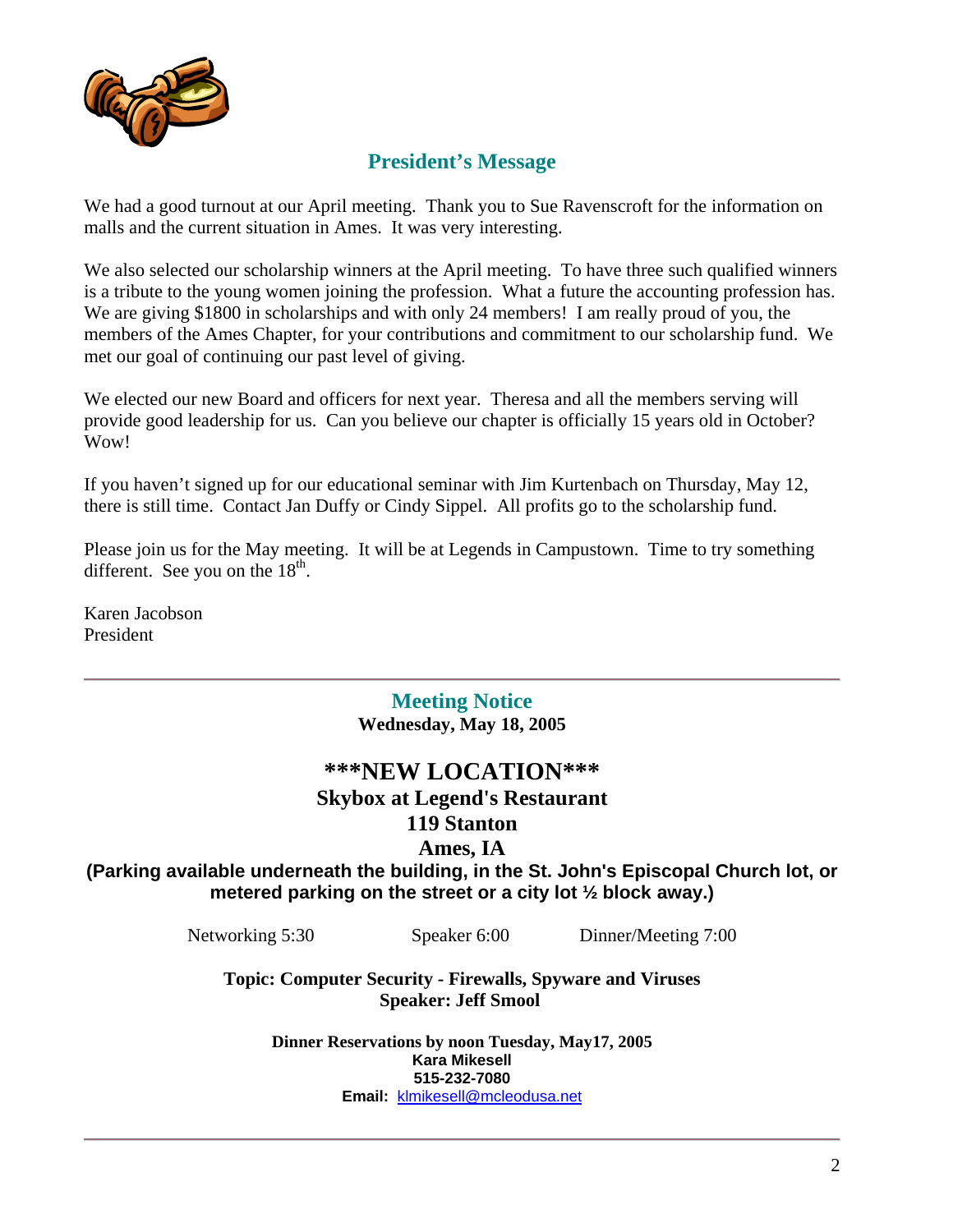#### **Speaker Information**

Jeff Smool is Senior IT Technician at Hertz Farm Management and MidIowa Net. His duties include daily computer troubleshooting for a network of about 40 computer users. Jeff is also one of the administrators for the Hertz network in addition to being responsible for the design implementation and updating of the Hertz Farm Management web page. For MidIowa Net Jeff provides back office and user technical support to a variety of users from businesses to individuals.

Jeff 's background includes college courses in computer sciences and criminal justice. As a constant user of the internet, Jeff has used this resource to become knowledgeable in many computer areas. Jeff has prior experience at Fisher Controls providing computer technical support for a base of 500 users spread over five buildings in the Marshalltown area. From time to time, Jeff shares his expertise by teaching Excel classes at Marshalltown Community College.

#### **Topic Information**

We will cover how foreign things get into your network/computer and how to identify unwanted pests or nuisances. This program will provide suggested resources and practices to safeguard your network/computer.



| Date              | Location              | Time  | <b>RSVP</b> by noon on: |
|-------------------|-----------------------|-------|-------------------------|
| Monday, May 30    | Panera                | 11:45 | May 29                  |
| Wednesday, July 6 | Cazador's (west Ames) | 12:00 | July 5                  |
|                   |                       |       |                         |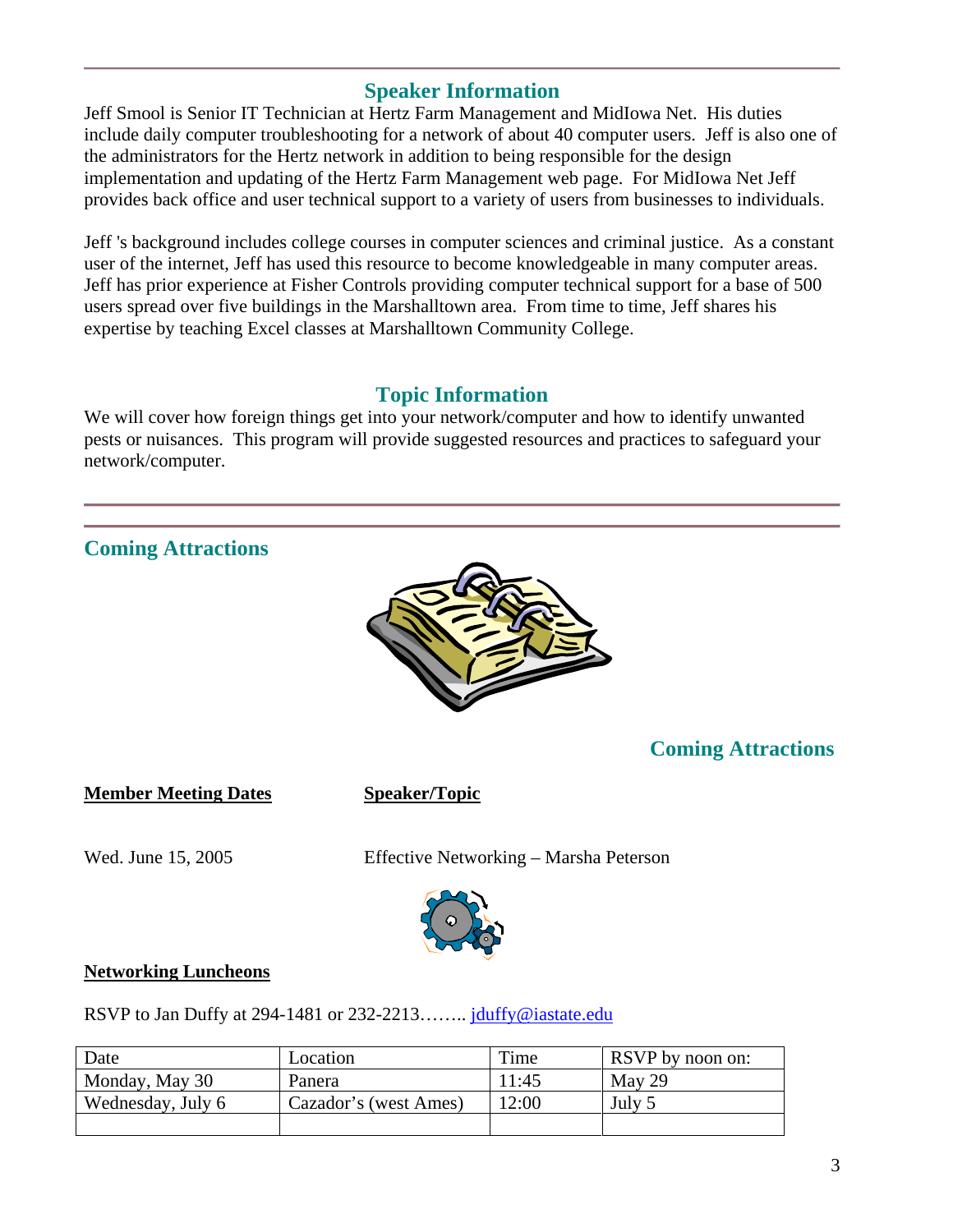#### **Seminars**

Thursday May 12, 2005 1:00 – 4:30 Gerdin Business Building, ISU, Ames, IA Business Valuation Seminar by Jim Kurtenbach, Ph.D. 4 hours CPE www.AmesASWA.org for more information and registration Cost: \$100 for ASWA members; \$120 for non-members

#### **Iowa Society of Licensed Public Accountants 2005 Spring Seminar**

|                                                                           | Wednesday & Thursday June $1^{\text{st}}$ & $2^{\text{nd}}$ , 2005 |                                                                    |  |  |
|---------------------------------------------------------------------------|--------------------------------------------------------------------|--------------------------------------------------------------------|--|--|
|                                                                           | Wildwood Lodge                                                     |                                                                    |  |  |
|                                                                           | 11431 Forrest Avenue                                               |                                                                    |  |  |
|                                                                           | Clive, IA 50325                                                    |                                                                    |  |  |
|                                                                           | 515-222-9876                                                       |                                                                    |  |  |
| CPE: 16 Hours including 3.5 hrs of SAARS                                  |                                                                    |                                                                    |  |  |
| Cost: Before May 23, 2005                                                 | Member                                                             | \$220                                                              |  |  |
|                                                                           | Non-Member                                                         | \$240                                                              |  |  |
| After May 23, 2005                                                        | Member                                                             | \$250                                                              |  |  |
|                                                                           | Non-Member                                                         | \$270                                                              |  |  |
| Topics & Speakers to include: Iowa Department of Revenue $-$ Opal Current |                                                                    |                                                                    |  |  |
|                                                                           | <b>Internal Revenue Service</b>                                    |                                                                    |  |  |
| Health Savings Accounts – Lisa Stuart, ADP                                |                                                                    |                                                                    |  |  |
| Iowa Legislature                                                          |                                                                    |                                                                    |  |  |
| SAARS update, Peer review, Ethics, Circular 230 – Keith Oltrogge          |                                                                    |                                                                    |  |  |
| Panel Discussion on Non-Profit Accounting and Tax                         |                                                                    |                                                                    |  |  |
|                                                                           |                                                                    | Attorney prospective on non-profit organizations – David Updegraff |  |  |
|                                                                           | Income Taxation $-1041$ Estates                                    |                                                                    |  |  |
|                                                                           |                                                                    |                                                                    |  |  |
|                                                                           |                                                                    | Income Taxation – 1040 Decedents 7 Surviving Spouses               |  |  |
|                                                                           |                                                                    |                                                                    |  |  |

For more information contact Verna E Frank, LPA at: Phone: 712-792-4440 Fax 712-792-6490 Email: verna@pionet.net website: www.islpa.org

#### **Member News**

# **CONGRATULATIONS**!!!

Kathy Strum has been selected to receive the ISCPA 2005 award for outstanding public service. She will be receiving her award at the annual meeting in Des Moines on May  $11<sup>th</sup>$ .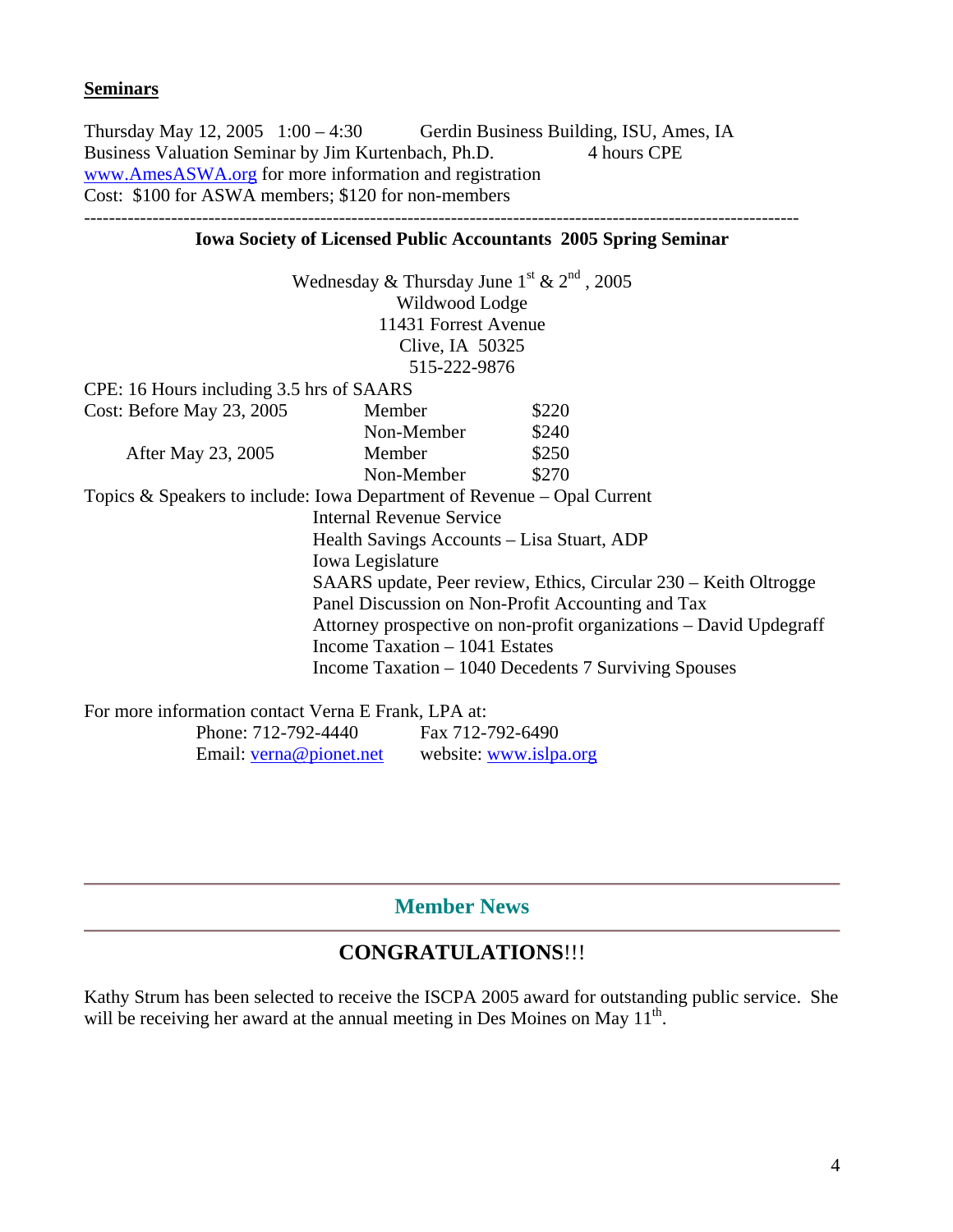#### **2005-2006 Slate of Officers**

| President ----------------------------------- | Theresa Samson      |
|-----------------------------------------------|---------------------|
| Vice President -----------------------------  | Pat Jenkins         |
|                                               | Dominique Bryant    |
| Treasurer ----------------------------------  | Annmarie Kurtenbach |
| Past President ------------------------------ | Karen Jacobson      |
| Bulletin -----------------------------------  | Kara Mikesell       |
| Membership --------------------------------   | Cindy Sippel        |
| -------------------------------               | Carla Sacco         |
| Scholarship --------------------------------  | Jan Duffy           |
| ---------------------------------             | Pat Jenkins         |
| -------------------------------               | Annmarie Kurtenbach |
|                                               | Sue Rybolt          |
| --------------------------------------        | Kate Mulder         |

#### **May Meeting Agenda ASWA Membership Meeting May 18, 2005**

- 1. Call to Order
- 2. Quorum
- 3. Approval of April minutes
- 4. Treasurer's Report
	- a. Monthly Report
- 5. Committee Reports
	- a. Membership
		- (1) Presentation of certificates
	- b. Program
		- (1) Report on Educational Seminar
	- c. Bulletin
	- d. Bylaws
	- e. Member of the Year Award
- 6. Old Business
- 7. New Business
- 8. Announcements
	- a. Next meeting June15, 2005, Legends, Ames
	- b. Networking Luncheon Monday, May 30, 2005 Panera 11:45 am
- 9. Adjournment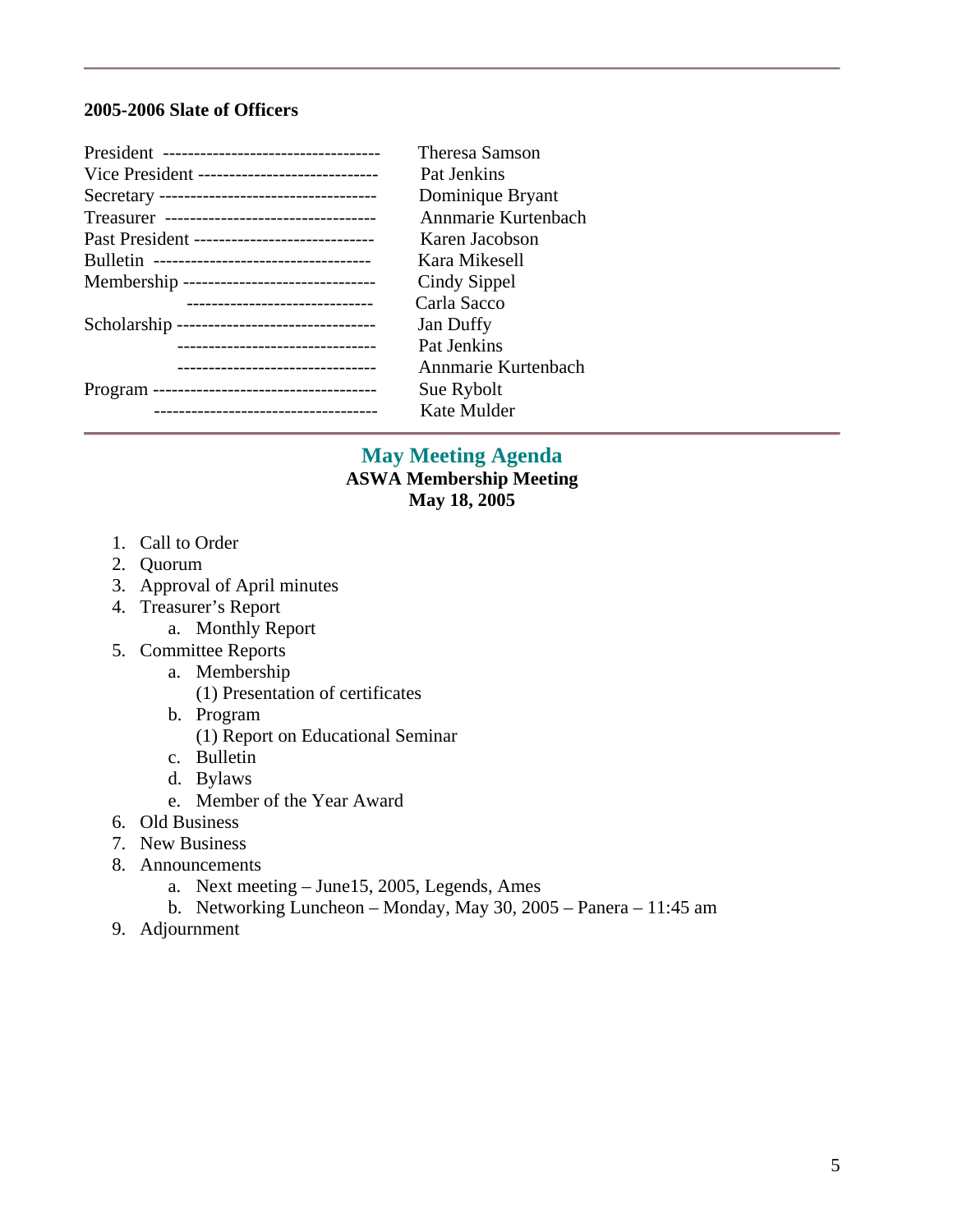# **Membership Minutes**

**Minutes American Society of Women Accountants**  Ames Chapter #158 Membership Meeting April 20, 2005

- **Call to Order:** The April 2005 Membership Meeting of the Ames Chapter #158 was called to order by President Karen Jacobson in Ames on Wednesday, April 20 at 7:45 pm. Those in attendance were Carolyn Bauer, Dominique Bryant, Jan Duffy, Karen Jacobson, Pat Jenkins, Annmarie Kurtenbach, Kara Mikesell, Mary Mosiman, Kate Mulder, Margaret Munson, Theresa Samson, Cindy Sippel, Kathy Strum, and guest Cheryl Carlile. A quorum was present.
- **Minutes:** The February minutes were presented in the March Bulletin. Kate Mulder moved and Theresa Samson seconded that the minutes be approved as presented. Motion carried. There were no March minutes because there was no quorum. Notes from the March meeting were printed in the April bulletin.
- **Treasurer's Report:** Treasurer's reports for February and March were presented and will be placed on file for review.

#### **Committee Reports:**

- **Membership Committee:** Jan Duffy introduced guest Cheryl Carlile. We have four new members so far this year and are hoping for more. Membership certificates will be mailed to new members not able to attend this meeting.
- **Program Committee:** Jan Duffy and Cindy Sippel reported that they have 17 registrations so far for the half-day educational seminar to be held May 12, with Jim Kurtenbach as speaker, at the computer lab at the Gerdin Business Building on the ISU campus. Deadline for registration is May 1. Next month's program will be about computer security.
- **Bulletin:** Kara Mikesell reported that the deadline for the May Bulletin is May 2.
- **Scholarship:** Kathy Strum moved and Pat Jenkins seconded that three candidates recommended by the Scholarship Committee for the Beverly M. Wandling Memorial Scholarship each be awarded \$600. Motion carried. Scholarship recipients will be invited to the September meeting. Deadlines for next year were discussed.
- **Old Business:** Member of the Year nominations are due to Theresa Samson by April 20. **New Business:** 
	- **Nominating Committee:** Kathy Strum moved that the proposed slate of officers as published be elected by unanimous consent. Cindy Sippel seconded. Motion carried. Officers for 2005- 2006 are: President - Theresa Samson; Vice President - Pat Jenkins; Secretary - Dominique Bryant; Treasurer - Annmarie Kurtenbach; Past President - Karen Jacobson; Bulletin - Kara Mikesell; Membership - Cindy Sippel and Carla Sacco; Scholarship - Jan Duffy, Pat Jenkins, and Annmarie Kurtenbach; Program - Sue Rybolt and Kate Mulder.

#### **Announcements:**

- **Next Meeting:** The next meeting will be May 18, 2005, at Legends in Campustown in Ames. **Networking Luncheon:** Thursday, May 05, 2005, at Hickory Park at 11:45 am. Contact Jan Duffy.
- **Southeast Regional Conference:** Kate Mulder and Kathy Strum will be installed in their respective offices at the conference. Kate will be an ASWA director; Kathy will be an Educational Foundation director.
- **Adjournment:** The meeting adjourned at 8:30 pm.

Respectfully submitted, Margaret Munson Secretary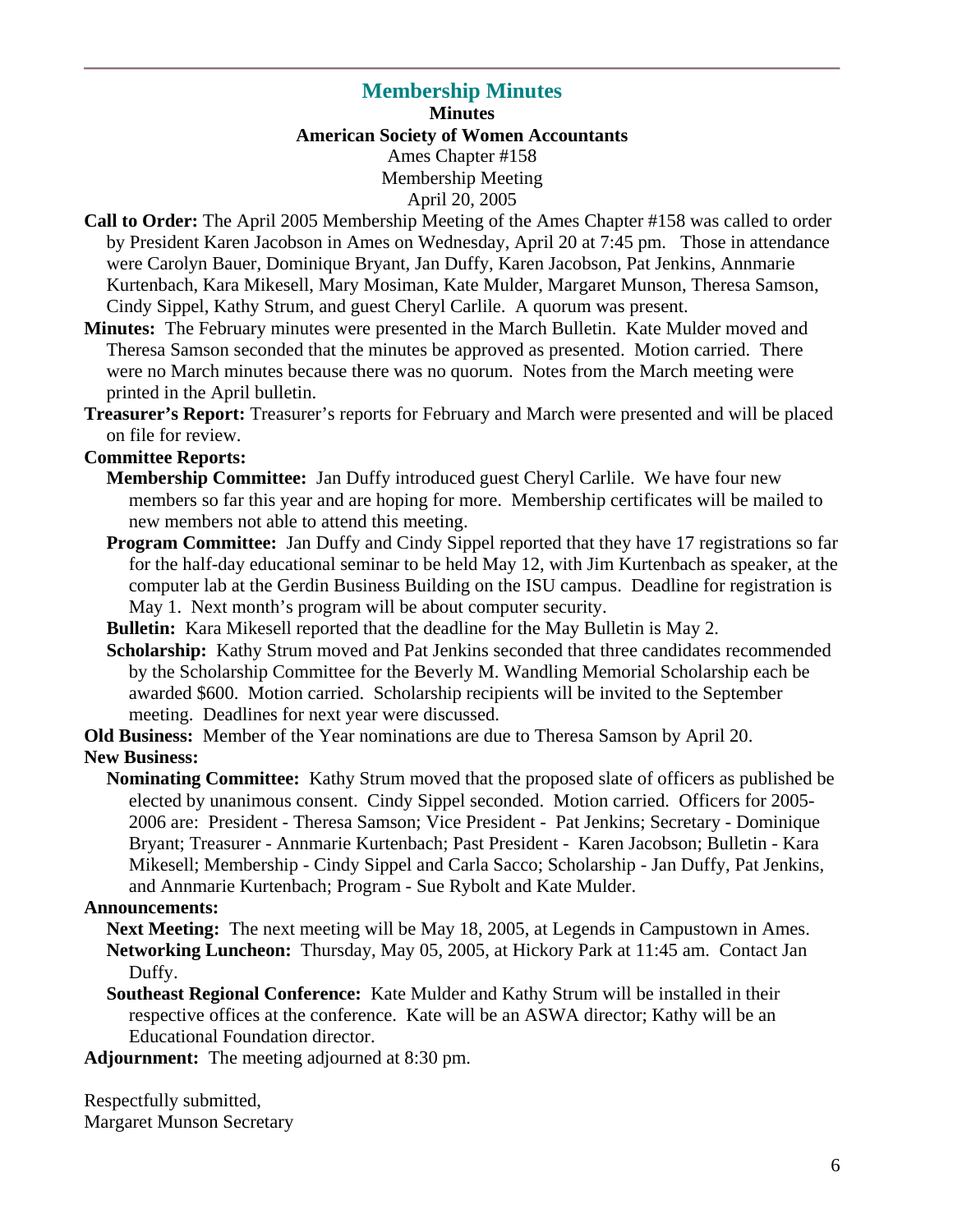#### **News from National**

The current issue of ASWA's THE COMMUNIQUÉ is now available online at http://www.aswa.org/i4a/pages/Index.cfm?pageid=3414.

This issue contains:

 Tips for Recruiting New Members Sample Office Installation Speeches The Chapter Officers and Committee Form

In every issue:

 Upcoming Calendar of Events Regional Director Listing

If you have trouble logging in or have any questions, please do not hesitate to contact me at ASWA at etanner@aswa.org or (703) 506-3265.

------------------------------------------------------------------------------------------------------------------------

#### *Message from ASWA's 2004-05 & 2005-06 National Presidents*

Hello ASWA Members -

On behalf of the ASWA National Board of Directors, thank you for supporting your professional association during the past year. We are privileged to count you among the 4,000 members of ASWA, the best and the brightest women in the accounting profession.

Your membership is up for renewal and we encourage you to maintain your support of ASWA. Some of the exciting programs that ASWA is offering in 2005-2006 that you won't want to miss include:

- *Online Career Center,* job seeking members will be able to post resumes to our new career site for free. As well, members seeking job candidates will receive discounted resume searches from a database containing over 100,000 accounting, finance and banking resumes.
- *The Edge Magazine*, an industry magazine designed to keep your finger on the pulse of the accounting and financial services professions, assist you in maintaining work/life balance, and highlight pioneers in your profession.
- *The ASWA/AWSCPA Joint Inspired Solutions Conference,* September 28 October 1, in Philadelphia, Pennsylvania, where you'll benefit from a selection of more than 40 highquality seminars and workshops and the opportunity to explore the historical city of Philadelphia;

Take advantage of ASWA's online membership renewal today! Simply click on the secure ASWA Membership Renewal Invoice and follow the 4 easy steps below...

- 1. Enter your last name and member ID number (you may request your ID number at the login screen)
- 2. Answer the questions on the form